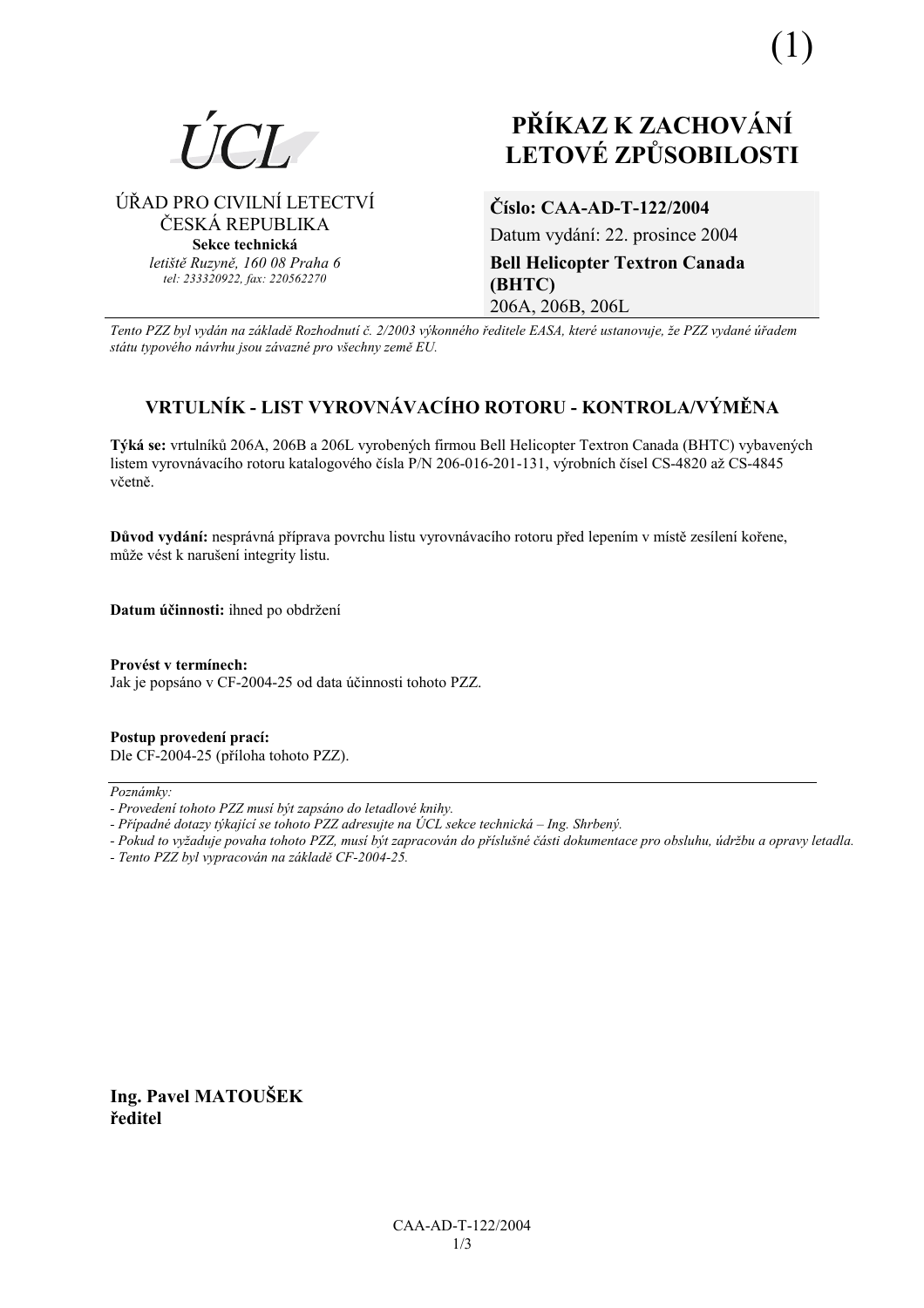#### **Transport Canada**

#### **No. CF-2004-25**

#### **Issue Date: 23 November 2004**

#### **AIRWORTHINESS DIRECTIVE**

The following airworthiness directive (AD) may be applicable to an aircraft which our records indicate is registered in your name. ADs are issued pursuant to Canadian Aviation Regulation<br>(CAR) 593. Pursuant to CAR 605.84 a for in accordance with **CAR 605.84** and the above-referenced **Standard**.

This AD has been issued by the Continuing Airworthiness Division (AARDG), Aircraft Certification Branch, Transport Canada, Ottawa, telephone (613) 952-4357.

#### **Number: CF-2004-25**

#### Subject: Bell Helicopter Textron Canada (BHTC) Bell 206A, 206B, 206L - Tail Rotor Blade

**Effective:** 10 December 2004

**Applicability:** Bell Helicopter Textron Canada Model 206A, 206B and 206L helicopters equipped with tail rotor blade part number 206-016-201-131, serial numbers CS-4820 through and including CS-4845.

**Compliance:** As indicated, unless already accomplished.

**Background:** An inadequate surface preparation on a limited number of blades resulted in two reported instances of blade root doubler de-bonding. To ensure blade integrity, all suspected blades are to be checked daily until removed from service. Spares inventory should be checked to ensure affected blades are identified and marked as not airworthy.

#### **Corrective Action:**

#### **Part A. Identification of Affected Tail Rotor Blades**

Prior to next flight after the effective date of this directive, verify if the rotorcraft is equipped with rotor blades identified in the "Blades Affected" section of the applicable Alert Service Bulletin as listed below. If the rotorcraft is equipped with an affected blade, enter the part number and serial number into the technical record. If not equipped, indicate in the record that the aircraft is not equipped with blades affected by this directive.

#### **Part B. Check for Tail Rotor Doubler De-bonding**

Daily, until blade replacement, check the affected blades in accordance with Part I of the applicable Alert Service Bulletin listed below or later revisions approved by the Chief, Continuing Airworthiness, Transport Canada.

#### **Part C. Replacement of the Blades**

Within the next 100 hours air time but no later than 31 January 2005, replace all affected blades as per Part II of the applicable Alert Service Bulletin listed below or later revisions approved by the Chief, Continuing Airworthiness, Transport Canada.

> **Helicopter Model Alert Service Bulletin**  206A/B series 206-04-101 206L series 206L-04-131

**Authorization:** For Minister of Transport B. Goyaniuk